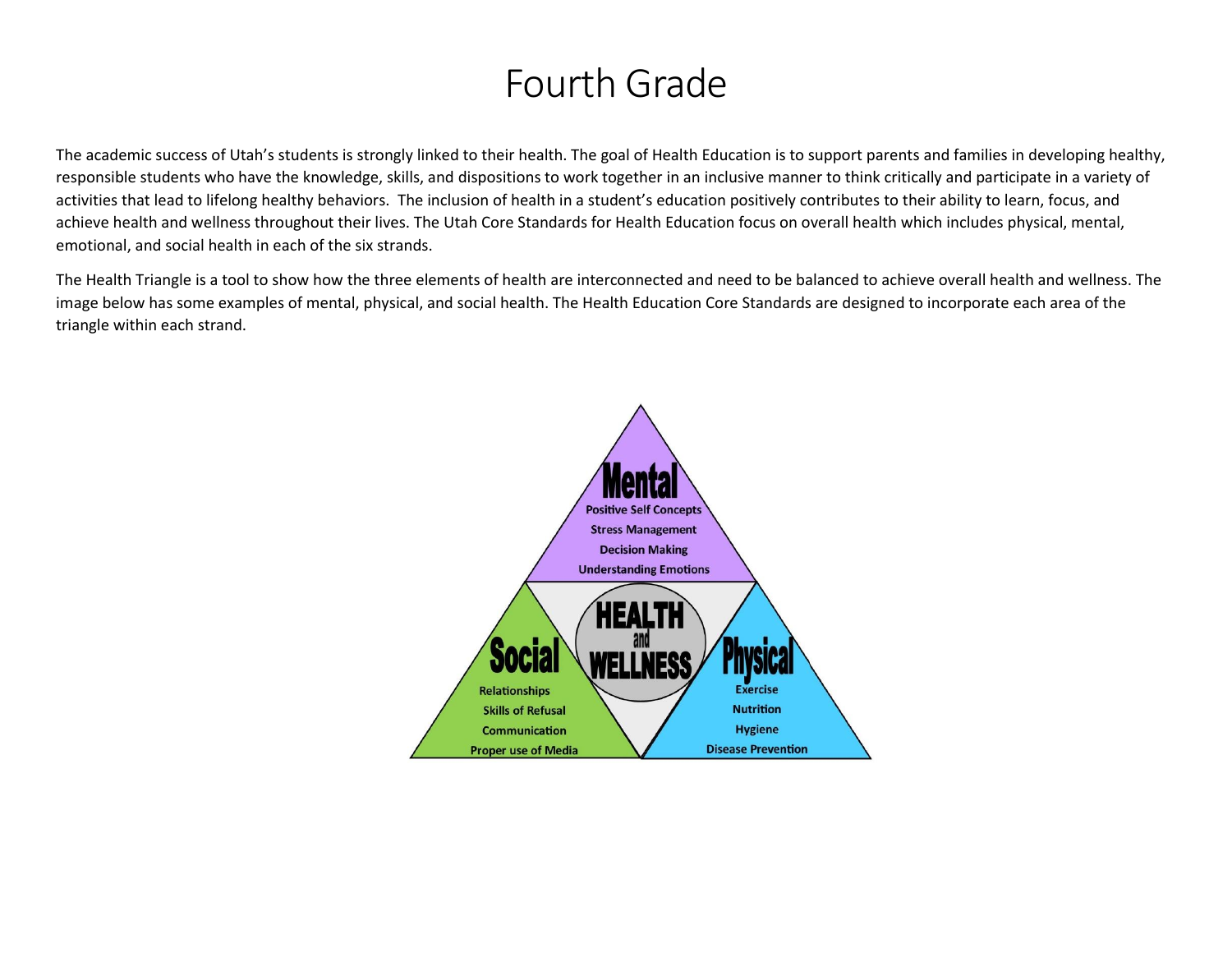#### **Strand 1: Health Foundations and Protective Factors of Healthy Self** Goal: Students will develop and practice basic skills for goal setting, decision-making, and healthy relationships.

| <b>Standard</b>                                                                                                                                        | <b>Possible Activities</b>                                                                                             | Past, Related, and Future |
|--------------------------------------------------------------------------------------------------------------------------------------------------------|------------------------------------------------------------------------------------------------------------------------|---------------------------|
|                                                                                                                                                        |                                                                                                                        | <b>Standards</b>          |
| Standard 4.HF.1: Set a specific and measurable                                                                                                         | Make a list of improvements students can make and discuss how to<br>$\bullet$                                          | Past: Standard 3.HF.1     |
| short-term goal and track the progress.                                                                                                                | turn these into goals.                                                                                                 | Related: Standard 4.SAP.1 |
|                                                                                                                                                        | Complete a goal template and display around the room. Students can                                                     | Future: Standard 5.HF.1   |
|                                                                                                                                                        | update them each day to track progress.                                                                                |                           |
| Standard 4.HF.2: Describe how choices can have                                                                                                         | Stop and Think Activity: Positive and Negative Consequences.<br>$\bullet$                                              | Past: Standard 3.HF.5     |
| positive and negative consequences and give                                                                                                            | List common choices students are faced with and have them identify<br>$\bullet$                                        | Related: Standard 4.SAP.1 |
| examples of how a person's decisions can be                                                                                                            | possible positive and negative consequences of each.                                                                   | Future: Standard 5.HF.2   |
| positively or negatively influenced by others,                                                                                                         | Discuss how our own choices can influence those around us.<br>$\bullet$                                                |                           |
| including peers.                                                                                                                                       |                                                                                                                        |                           |
| Standard 4.HF.3: Recognize and accept that                                                                                                             | Being Clear With Your Friends.<br>$\bullet$                                                                            | Past: Standard 3.HF.2     |
| reasonable people can have differing opinions.                                                                                                         | Have students write an experience when they didn't agree with a friend<br>$\bullet$                                    | Related: Standard         |
|                                                                                                                                                        | of family member's decision. Brainstorm with class they can accept the                                                 | 4.MEH.3                   |
|                                                                                                                                                        | difference in opinions and maintain the relationship. Write solution to                                                | Future: Standard 6.HF.4   |
|                                                                                                                                                        | personal experience.                                                                                                   |                           |
| Standard 4.HF.4: Distinguish between healthy                                                                                                           | Have students identify characteristics of healthy and unhealthy<br>$\bullet$                                           | Past: Standard 3.HF.4     |
| and unhealthy relationships.                                                                                                                           | relationships (friends or family).                                                                                     | Related: Standard         |
|                                                                                                                                                        | Describe at least 3 Healthy and Unhealthy characteristics of<br>$\bullet$                                              | 4.MEH.2                   |
|                                                                                                                                                        | relationships.                                                                                                         | Related: Standard 4.HD.3  |
|                                                                                                                                                        | Compare at least 2 positive and 2 negative ways friends and peers can<br>$\bullet$<br>influence relationships.         | Future: Standard 6.HF.5   |
|                                                                                                                                                        | Identify 3 trusted adults students can talk with about healthy<br>$\bullet$                                            |                           |
|                                                                                                                                                        | relationships.                                                                                                         |                           |
| <b>Teacher Resources for Further Professional Learning</b>                                                                                             |                                                                                                                        |                           |
| Goal Setting in Elementary School: Sample with downloadable sheets of goal setting with elementary students by What I Have Learned Teaching.           |                                                                                                                        |                           |
|                                                                                                                                                        | The Children's Center: SMART Goals: Simple explanation of how to use SMART goals and what each letter represents.      |                           |
| Decision Making: Five-step model for grades 3-5 to teach how to make healthy decisions by The Colorado Education Initiative.                           |                                                                                                                        |                           |
| Healthy Relationships: Resource kit with information and lesson ideas for K-12 by Western Health.                                                      |                                                                                                                        |                           |
|                                                                                                                                                        | Healthy vs. Unhealthy Relationships: Signs of healthy and unhealthy relationship resource by University of Washington. |                           |
| Health Foundation and Protective Factors Google Folder: Collection of documents and lessons provided by Utah teachers for teaching protective factors. |                                                                                                                        |                           |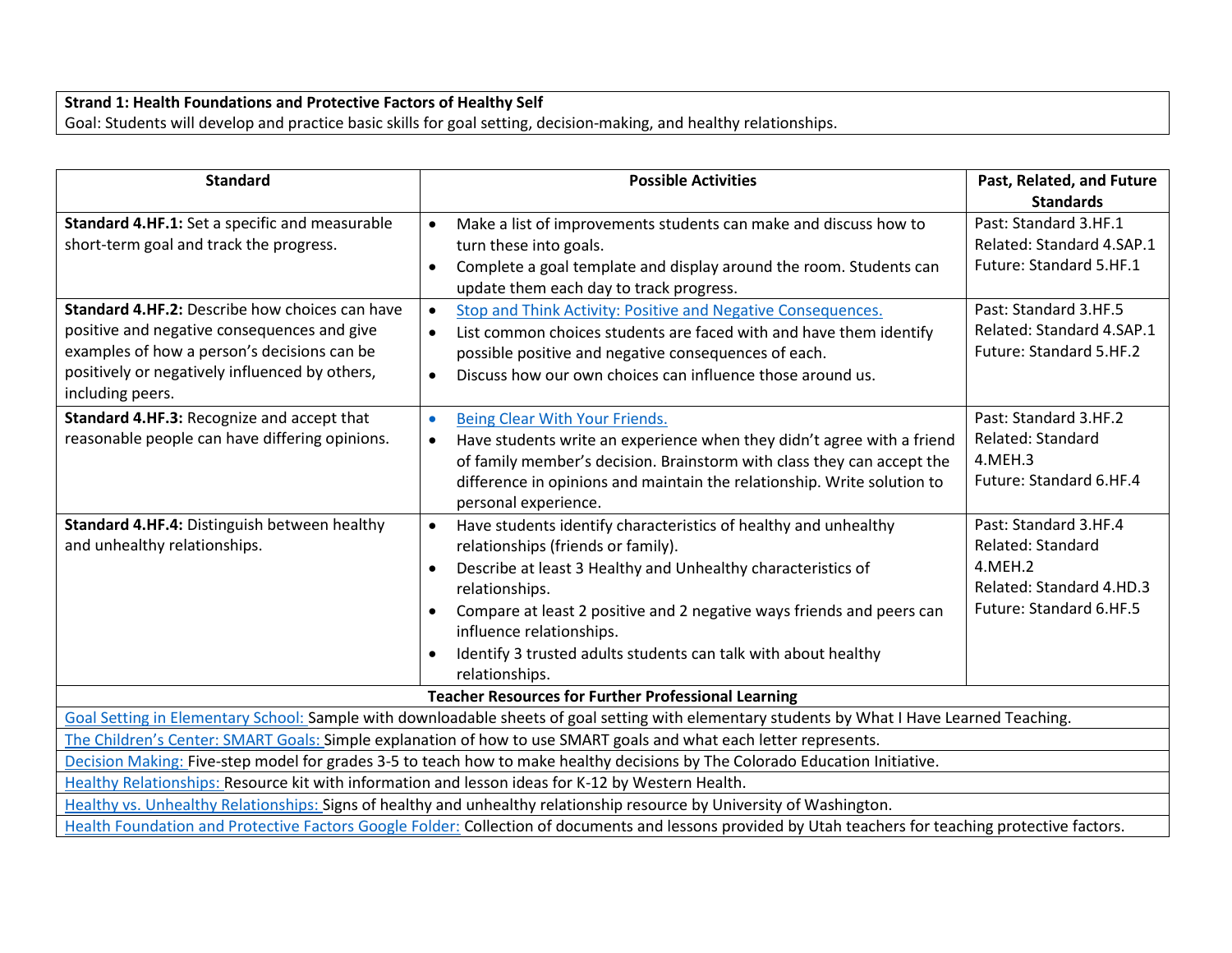#### **Strand 2: Mental and Emotional Health**

Goal: Students will identify and practice strategies that promote positive mental and emotional health.

| <b>Standard</b>                                                                                                                                                                                                                                                                                                                                                                                | <b>Possible Activities</b>                                                                                                                                                                                                                                                          | Past, Related, and Future<br><b>Standards</b>                                                              |
|------------------------------------------------------------------------------------------------------------------------------------------------------------------------------------------------------------------------------------------------------------------------------------------------------------------------------------------------------------------------------------------------|-------------------------------------------------------------------------------------------------------------------------------------------------------------------------------------------------------------------------------------------------------------------------------------|------------------------------------------------------------------------------------------------------------|
| Standard 4.MEH.1: Identify healthy<br>ways to manage and reduce stress<br>(for example, exercise, hobbies,<br>mindfulness, time management,<br>organization).                                                                                                                                                                                                                                  | List activities each student likes to do that makes them feel better.<br>Practice a variety of stress management activities during the week as 5-minute<br>$\bullet$<br>brain breaks (e.g., relaxation exercise, breathing, music, chair stretching).                               | Past: Standard 3.MEH.2<br>Related: Standard 4.SAP.2<br>Future: Standard 5.MEH.1                            |
| <b>Standard 4.MEH.2: Practice</b><br>strategies to manage inappropriate<br>or harmful comments and behaviors<br>from others.                                                                                                                                                                                                                                                                   | Words That Hurt and Words That Heal.<br><b>Respect Popcorn Party.</b>                                                                                                                                                                                                               | Past: Standard 2.MEH.2<br>Related: Standard 4.HF.4<br><b>Future: Standard 5.MEH.2</b>                      |
| Standard 4.MEH.3: Define empathy<br>and practice demonstrating empathy<br>with peers.                                                                                                                                                                                                                                                                                                          | Read stories as a class that demonstrate empathy (tie to literacy standards).<br>Students write a short story that uses empathy (tie to literacy standards).                                                                                                                        | Past: Standard 3.HF.3<br>Related: Standard 4.HF.3<br>Related: Standard 4.SDP.5<br>Future: Standard 5.MEH.3 |
| Standard 4.MEH.4: Identify ways to<br>support self and others struggling<br>with mental and emotional health<br>and recognize when to seek help.                                                                                                                                                                                                                                               | Have the school counselor, psychologist, and social worker come do a presentation<br>on who they are and what they can help kids with.<br>Guided discussion on ways to support others and list who can be a support when<br>$\bullet$<br>needed (e.g., parent, teacher, counselor). | Past: Standard 3.HF.3<br><b>Future: Standard 5.MEH.3</b>                                                   |
| <b>Teacher Resources for Further Professional Learning</b>                                                                                                                                                                                                                                                                                                                                     |                                                                                                                                                                                                                                                                                     |                                                                                                            |
| Kids Health: Stress: Lesson for teaching kids the signs of stress and how to appropriately deal with stress.<br>Stress Lessons Toolkit: Free classroom resource to help students learn problem solving, stress management skills, and become more self-aware by<br>Psychology Foundations.                                                                                                     |                                                                                                                                                                                                                                                                                     |                                                                                                            |
| Coping Skills for Kids: Resources for teachers for calming anxiety, managing anger, deep breathing exercises, and more by Coping Skills for Kids.<br><b>Empathy: Video library for teaching empathy for kids by Kid World Citizens.</b><br>NAMI: How to Support A Loved One's Mental Health: Resource to help teachers understand how to support those with mental illness. Simple infographic |                                                                                                                                                                                                                                                                                     |                                                                                                            |
| with steps and how to also take care of self.                                                                                                                                                                                                                                                                                                                                                  |                                                                                                                                                                                                                                                                                     |                                                                                                            |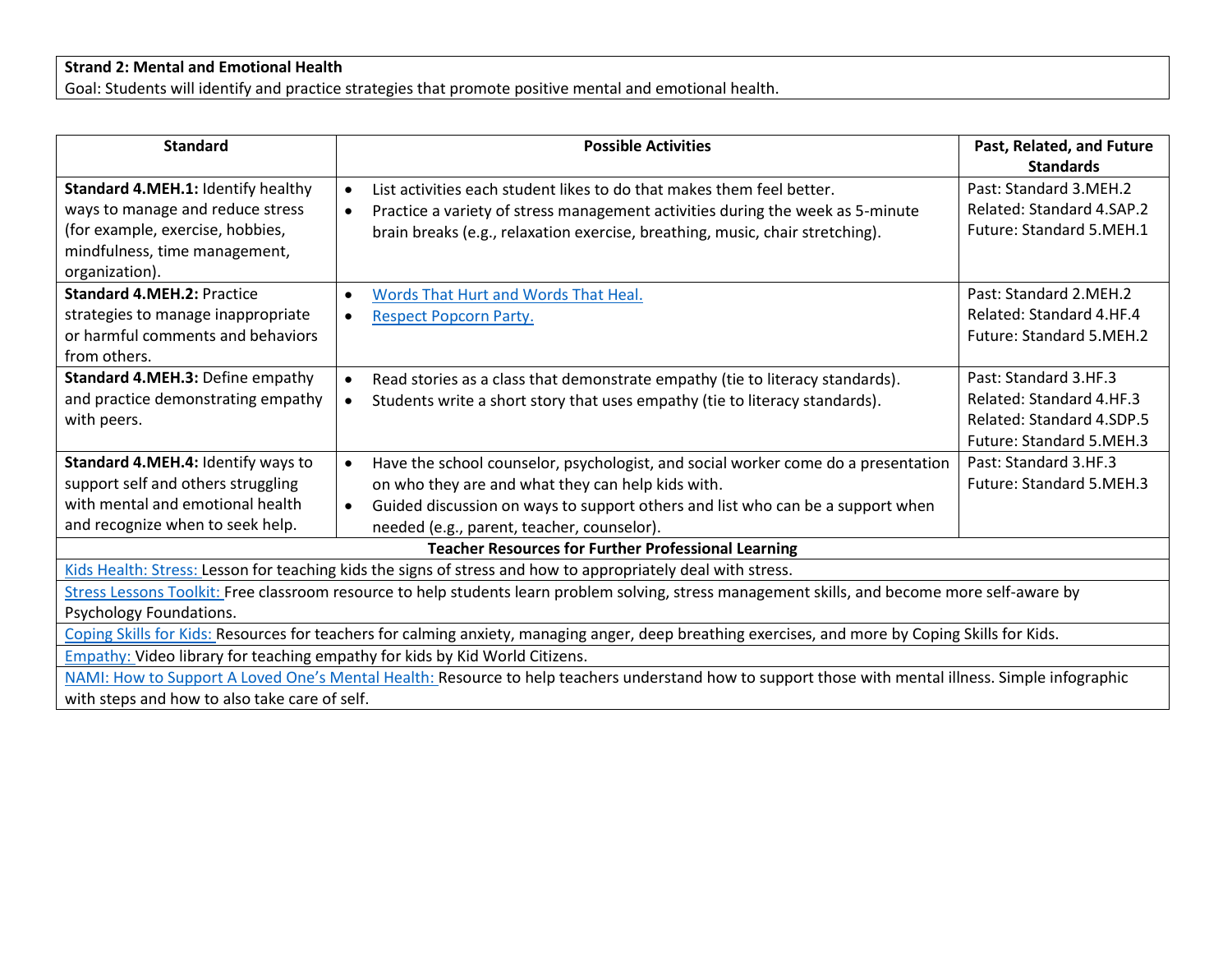## **Strand 3: Safety and Disease Prevention**

Goal: Students will apply information and develop personal plans to take responsibility for personal safety and disease prevention.

| <b>Standard</b>                                                                                                                                              | <b>Possible Activities</b>                                                                                                                            | Past, Related, and Future      |  |
|--------------------------------------------------------------------------------------------------------------------------------------------------------------|-------------------------------------------------------------------------------------------------------------------------------------------------------|--------------------------------|--|
|                                                                                                                                                              |                                                                                                                                                       | <b>Standards</b>               |  |
| Standard 4.SDP.1: Describe how immediate response                                                                                                            | Guest speaker: school nurse, resource officer, EMT.<br>$\bullet$                                                                                      | Related: Standard 4.SDP.2 & 3  |  |
| increases a victim's chance for survival and                                                                                                                 | Read a first aid book for kids as a class and discuss real-life                                                                                       | Future: Standard 5.SDP.1       |  |
| demonstrate the proper use of basic first aid in a                                                                                                           | scenarios.                                                                                                                                            |                                |  |
| variety of situations.                                                                                                                                       |                                                                                                                                                       |                                |  |
| Standard 4.SDP.2: Develop a personal safety plan to                                                                                                          | Create magnet or paper to give to families with emergency<br>$\bullet$                                                                                | Past: Standard 3.SDP.1         |  |
| follow in case of emergency, which may include fire,                                                                                                         | contacts. Talk about why and how to call 911 or adult.                                                                                                | Related: Standard 4.MEH.1      |  |
| earthquake, lock down, lock out, evacuate, and shelter                                                                                                       | Review procedures for emergency situations, discuss changes<br>$\bullet$                                                                              | Related: Standard 4.SDP.1 & 3  |  |
| in place for school, home, and community settings.                                                                                                           | in different locations (e.g., park, movie theater, store).                                                                                            | Future: Standard 5.SDP.1       |  |
| Standard 4.SDP.3: Identify and practice ways to                                                                                                              | Activity Cards showing safe behaviors (e.g., helmet use, water<br>$\bullet$                                                                           | Past: Standard 3.SDP.2         |  |
| prevent common childhood injuries.                                                                                                                           | safety, sun safety, carrying sharp objects, foods).                                                                                                   | Related: Standard 4.SDP. 1 & 2 |  |
|                                                                                                                                                              |                                                                                                                                                       | Future: Standard 5.SDP.2       |  |
| Standard 4.SDP.4: Discuss use and misuse of current                                                                                                          | NetSmartz lessons and videos.                                                                                                                         | Past: Standard 3.SDP.3         |  |
| technology and develop a personal safety plan for                                                                                                            | Develop personalized technology safety plan (time limits,<br>$\bullet$                                                                                | Related: Standard 4.SAP.3      |  |
| technology use.                                                                                                                                              | social media, strangers, photos). Involve parents if possible.                                                                                        | Future: Standard 5.SDP.3       |  |
| Standard 4.SDP.5: Explain facts about common chronic                                                                                                         | Create brochures on common chronic health conditions.<br>$\bullet$                                                                                    | Past: Standard 2.SDP.3         |  |
| health conditions (for example, asthma, diabetes,                                                                                                            | Stress importance that these are not contagious.                                                                                                      | Related: Standard 4.MEH.3      |  |
| allergies, anaphylaxis, seizures) and discuss empathy                                                                                                        | Guest speakers to talk about living with chronic health<br>$\bullet$                                                                                  | Future: Standard 5.SDP.4       |  |
| towards individuals living with these conditions.                                                                                                            | condition and how important it is to be treated with                                                                                                  |                                |  |
|                                                                                                                                                              | empathy.                                                                                                                                              |                                |  |
| Standard 4.SDP.6: Describe procedures to follow when                                                                                                         | Review procedures to help when a friend is bleeding on the<br>$\bullet$                                                                               | Past: Standard 3.SDP.4         |  |
| encountering another person's blood or body fluid.                                                                                                           | playground.                                                                                                                                           | Future: Standard 5.SDP.5       |  |
|                                                                                                                                                              | <b>Teacher Resources for Further Professional Learning</b>                                                                                            |                                |  |
| First Aid Saves Lives: Ten reasons to learn first aid by First Aid for Life.                                                                                 |                                                                                                                                                       |                                |  |
|                                                                                                                                                              | American Heart Association Guidelines: The American Heart Association and the American Red Cross jointly co-authored and released the 2015 Guidelines |                                |  |
| Update for First Aid.                                                                                                                                        |                                                                                                                                                       |                                |  |
| Child Safety: List of videos to teach children about being safe and how to handle injuries, emergencies, and other situations by NeoK12.                     |                                                                                                                                                       |                                |  |
| National Action Plan for Child Injury Prevention: CDC resource for preventing injuries and promoting safety.                                                 |                                                                                                                                                       |                                |  |
| NetSmartz: Online safety education program with activities for all ages.                                                                                     |                                                                                                                                                       |                                |  |
| Safe Online Surfing: FBI website with teacher resources for online safety.                                                                                   |                                                                                                                                                       |                                |  |
| Prevent Child Abuse Utah School Based Programs Prevent Child Abuse Utah prevention programs educate children to recognize abuse, engage children to          |                                                                                                                                                       |                                |  |
| learn safety strategies, and empower children to report abuse. PCAU in-school programs are FREE, age appropriate, and typically taught in the classroom      |                                                                                                                                                       |                                |  |
| with visual aids, videos, and other interactive activities such as role playing. The programs also teach adult community members how to prevent child abuse, |                                                                                                                                                       |                                |  |
| how to identify signs of possible abuse, and how to report abuse.                                                                                            |                                                                                                                                                       |                                |  |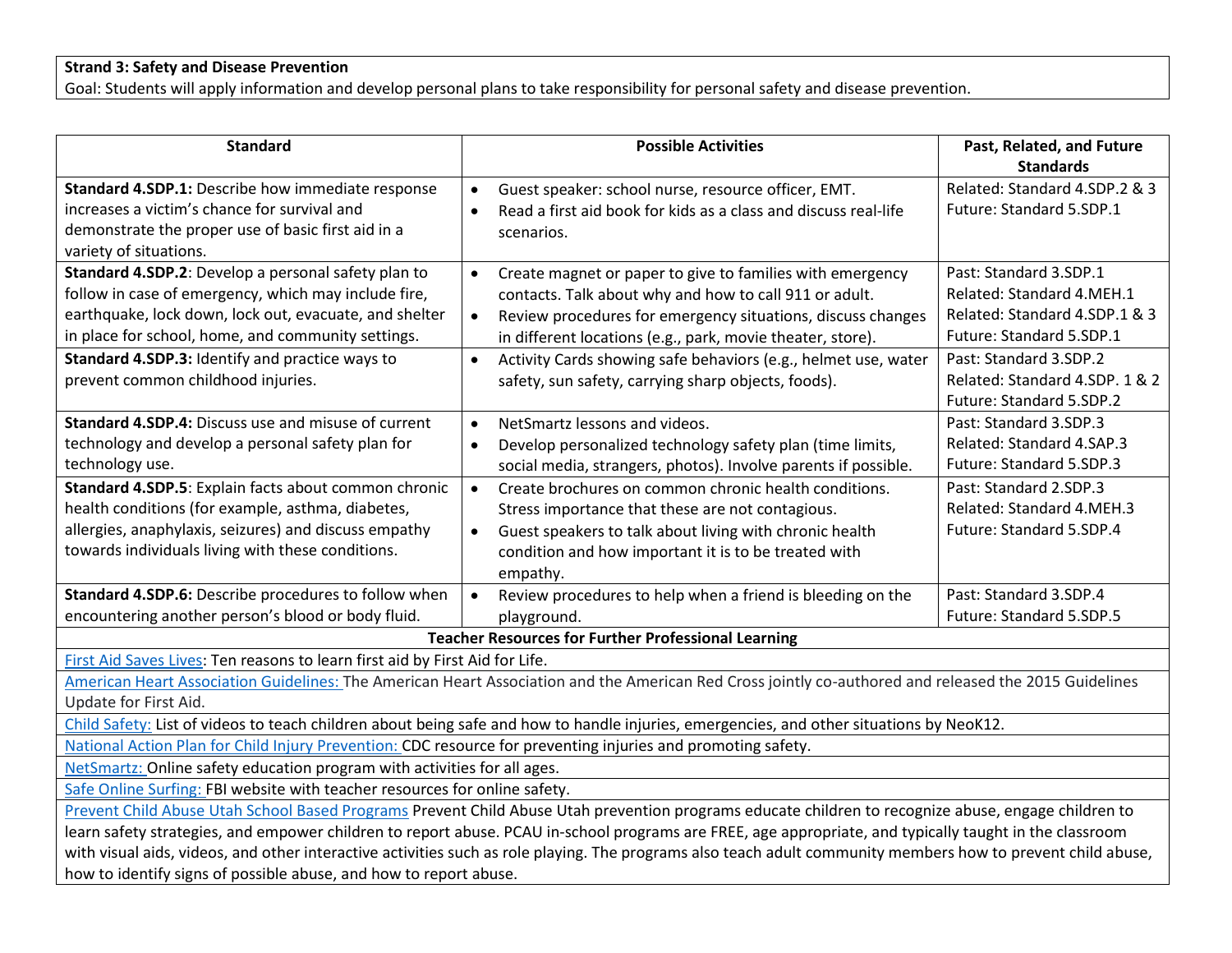[Kids Health: Disease:](https://kidshealth.org/en/kids/health-problems/?WT.ac=k-nav-health-problems) Get information you need about health problems like cancer, asthma, muscular dystrophy, and more.

[Teaching Children About Asthma:](https://www.aaaai.org/conditions-and-treatments/library/asthma-library/teaching-your-child-about-asthma) Resource explaining asthma in simple language appropriate for kids by American Academy of Allergy, Asthma and Immunology.

[CDC: Chronic Disease:](https://www.cdc.gov/chronicdisease/about/index.htm) Center for Disease Control and Prevention resource on chronic diseases, which can be prevented, and lifestyle factors that may contribute.

[Understanding Bloodborne Pathogens:](https://www.cprcertified.com/understanding-bloodborne-pathogens) Steps to protect yourself from bloodborne illnesses by CPR Certified.

[Bloodborne Pathogens:](https://www.uft.org/chapters/other-chapters/family-child-care-providers/resources/health-safety/bloodborne) Understanding bloodborne pathogens, what they are, controlling exposure, and more by United Federation of Teachers.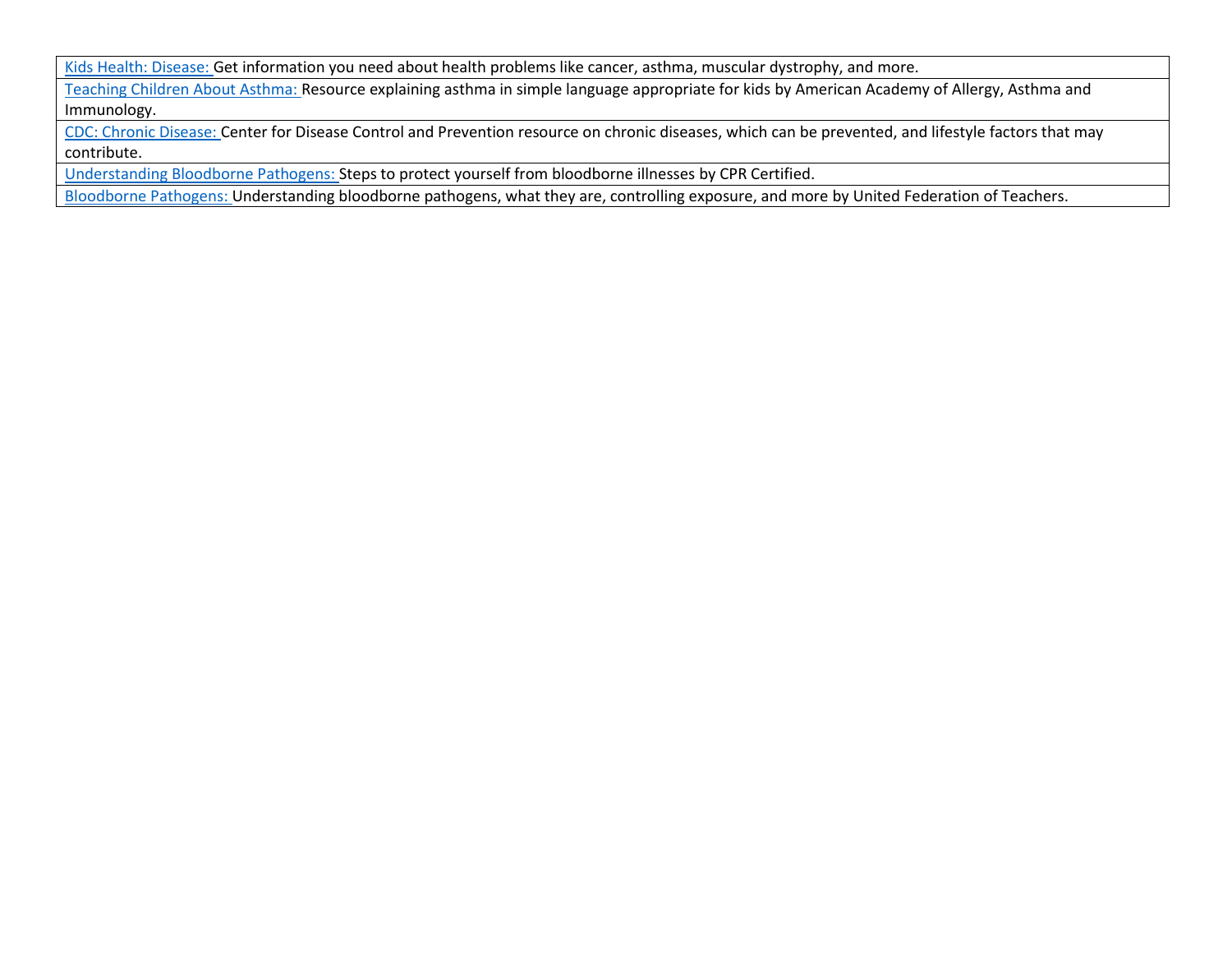### **Strand 4: Substance Abuse Prevention**

Goal: Students will learn how refusing alcohol, tobacco, nicotine, and other drugs helps accomplish personal goals.

| <b>Standard</b>                                                                                                                                               | <b>Possible Activities</b>                                                                                                                        | Past, Related, and Future    |
|---------------------------------------------------------------------------------------------------------------------------------------------------------------|---------------------------------------------------------------------------------------------------------------------------------------------------|------------------------------|
|                                                                                                                                                               |                                                                                                                                                   | <b>Standards</b>             |
| Standard 4.SAP.1: Explain how                                                                                                                                 | Review goals from 4.HF.1 and discuss how substance use would impact goal<br>$\bullet$                                                             | Past: Standard 3.SAP.1       |
| choosing to refuse alcohol, tobacco,                                                                                                                          | success.                                                                                                                                          | Related: Standard 4.HF.1 & 2 |
| nicotine, and other substances relates                                                                                                                        | Discuss limitations substance use may cause (e.g., clean air act prevents<br>$\bullet$                                                            | Future: Standard 5.SAP.1     |
| to accomplishing personal goals.                                                                                                                              | smoking or e-cigarettes in public places, health impacts of substance use<br>prevent activity).                                                   |                              |
| Standard 4.SAP.2: Explain the short                                                                                                                           | Diagram, chart, or foldable on the effects on each area of health.<br>$\bullet$                                                                   | Past: Standard 3.SAP.3 & 4   |
| and long-term physical, mental, social,                                                                                                                       | Have students research the total health effects of a substance and share with<br>$\bullet$                                                        | Related: Standard 4.SAP.4    |
| financial, and emotional effects of                                                                                                                           | the class or display around the room and students can evaluate others'                                                                            | Future: Standard 5.SAP.2     |
| alcohol, tobacco, nicotine, and                                                                                                                               | research.                                                                                                                                         |                              |
| substance use.                                                                                                                                                |                                                                                                                                                   |                              |
| <b>Standard 4.SAP.3: Discuss marketing</b>                                                                                                                    | $\bullet$<br>Review songs, commercials, video clips that promote substance use. Identify                                                          | Related: Standard 4.SDP.4    |
| tactics regarding harmful substances by                                                                                                                       | when media is targeting students and brainstorm how to avoid falling for                                                                          | Future: Standard HI.SAP.2    |
| reviewing various media sources to                                                                                                                            | tactics.                                                                                                                                          |                              |
| identify misinformation and                                                                                                                                   | Have recall ads, commercials, or songs they know and identify the media<br>$\bullet$                                                              |                              |
| manipulative techniques.                                                                                                                                      | message about substance use.                                                                                                                      |                              |
| Standard 4.SAP.4: Describe the                                                                                                                                | Review dangers of taking medicine when symptoms are not present, stress<br>$\bullet$                                                              | Past: Standard 2.SDP.2       |
| appropriate use of medicines (over-                                                                                                                           | only taking medicine with adult supervision and at appropriate dosage.                                                                            | Related: Standard 4.SAP.2    |
| the-counter [OTC] and prescription)                                                                                                                           | Review the appropriate use of common medicines and discuss when and why<br>$\bullet$                                                              | Future: Standard 5.SAP.3     |
| and potential dangers of drug                                                                                                                                 | it may be appropriate to take (with adult supervision).                                                                                           | Future: Standard HI.SAP.3    |
| interactions.                                                                                                                                                 |                                                                                                                                                   |                              |
|                                                                                                                                                               | <b>Teacher Resources for Further Professional Learning</b>                                                                                        |                              |
| Kids Health: Drugs: Grades 3-5 teacher guide for teaching about drugs.                                                                                        |                                                                                                                                                   |                              |
|                                                                                                                                                               | Drug Prevention Tips for Every Age: Partnership for Drug-Free Kids resources for prevention at all ages.                                          |                              |
|                                                                                                                                                               | Creative Ways to Say No: Sample activities to help students come up with ways to refuse drugs and other substances by Tobacco Prevention Toolkit. |                              |
| Effects of Drug Abuse: Resource by Foundation for a Drug-Free World for teachers to learn the short and long term effects of substance abuse.                 |                                                                                                                                                   |                              |
| Operation Prevention: Operation Prevention's classroom resources provide educators with engaging tools that are aligned to national health and science        |                                                                                                                                                   |                              |
| standards and integrate seamlessly into classroom instruction. Through a series of hands-on investigations, these resources introduce students to the science |                                                                                                                                                   |                              |
| behind opioids and their impact on the brain and body.                                                                                                        |                                                                                                                                                   |                              |
| The Truth about Alcohol: Information from Foundation for a Drug-Free World to support teachers in learning the effects of alcohol.                            |                                                                                                                                                   |                              |
| 4 Marketing Tactics E-cigarette Companies Use to Target Youth: Resource from Truth Initiative about the ways companies market e-cigarettes to youth.          |                                                                                                                                                   |                              |
| TeensHealth: Understanding Medicines and What They Do: Resource explaining medicines, what they are, what they do, and how to safely use them.                |                                                                                                                                                   |                              |
| Red Ribbon Week - Toolkit for Implementation: Toolkit from the Utah PTA for schools and educators with resources for a meaningful Red Ribbon Week.            |                                                                                                                                                   |                              |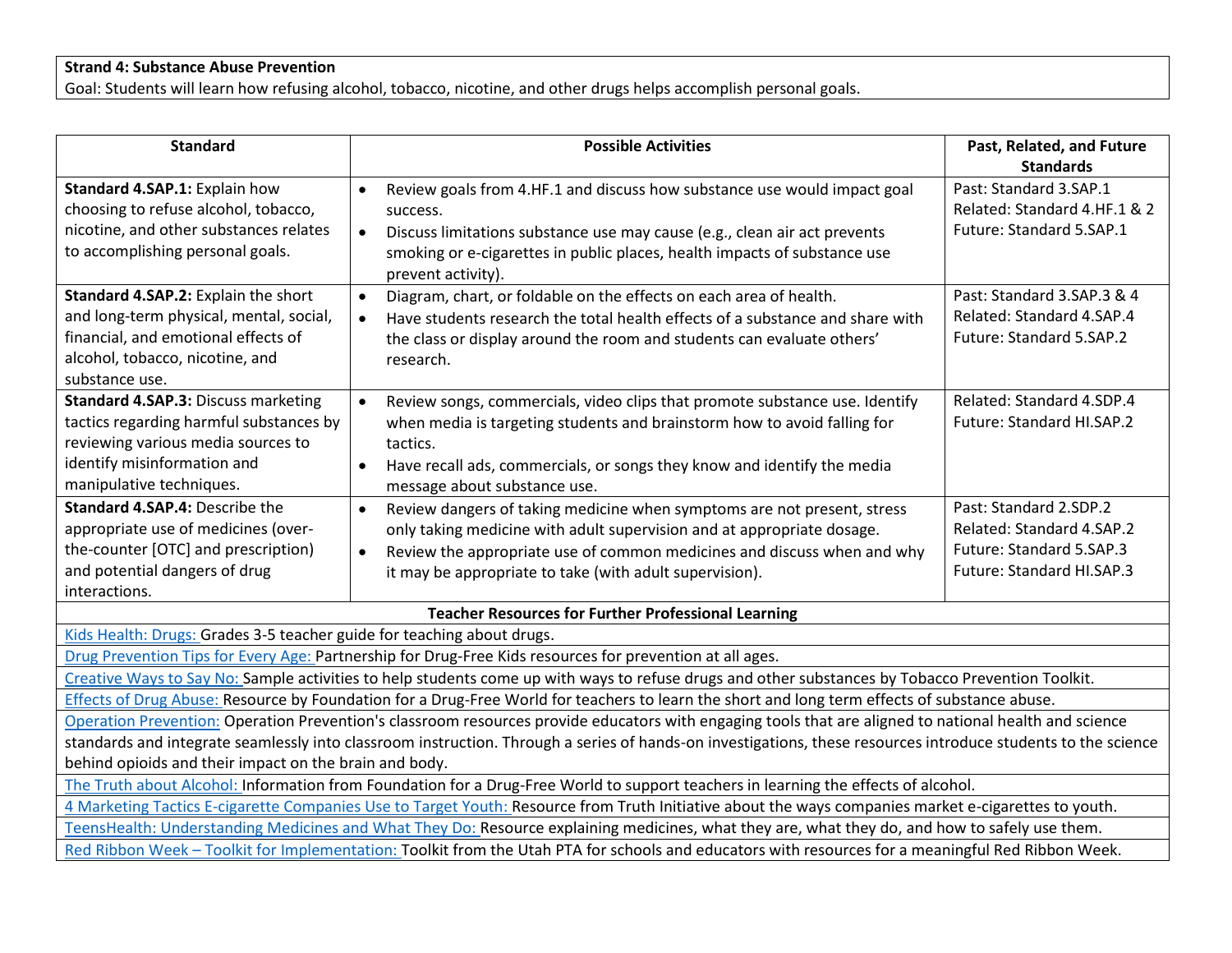### **Strand 5: Nutrition**

Goal: Students will identify the basics of nutrition, healthy eating habits, and advertising techniques. Students will also identify statewide food resources.

| <b>Standard</b>                                                                                                                                                                                                                                                           | <b>Possible Activities</b>                                                                                                                                                                                                                                             | Past, Related, and<br><b>Future Standards</b>                                           |
|---------------------------------------------------------------------------------------------------------------------------------------------------------------------------------------------------------------------------------------------------------------------------|------------------------------------------------------------------------------------------------------------------------------------------------------------------------------------------------------------------------------------------------------------------------|-----------------------------------------------------------------------------------------|
| Standard 4.N.1: Identify the basic nutrients and<br>describe their functions (for example,<br>carbohydrates, proteins, fats, vitamins, minerals,<br>water).                                                                                                               | Label each nutrient with the correct function in the human body.<br>$\bullet$<br>Identify common sources of nutrients (carbohydrates in grain products,<br>$\bullet$<br>vitamin C in citrus fruits, protein in meats and nuts, etc.).                                  | Past: Standard 3.N.1 & 2<br>Related: Standard 4.N.2,<br>3 & 4<br>Future: Standard 5.N.2 |
| Standard 4.N.2: Locate key nutrition items on<br>nutrition facts label.                                                                                                                                                                                                   | Make copies of food labels for common items (e.g., cereal, snack bars,<br>$\bullet$<br>candy) and have students locate serving size, calories, fat, and sugar<br>Use FDA "Read the Label" Outreach materials.<br>$\bullet$                                             | Related: Standard 4.N.1<br>& 5<br>Future: Standard 5.N.1                                |
| Standard 4.N.3: Recognize that calories are<br>needed for growth and body function and that<br>caloric needs change throughout the lifespan.                                                                                                                              | Review definition for calorie (unit of energy) and how nutritious food has<br>$\bullet$<br>calories. Review nutritional needs to determine healthy calorie range for<br>various ages and activity levels. Stress: calories are not bad. They are<br>needed for energy. | Past: Standard 2.N.2<br>Related: Standard 4.N.1<br>Future: Standard 5.N.1               |
| Standard 4.N.4: Examine how health can be<br>managed through healthy eating and physical<br>activity.                                                                                                                                                                     | Create posters promoting healthy food choices and physical activity.<br>Include health benefits for each.                                                                                                                                                              | Past: Standard 3.N.1<br>Related: Standard 4.N.1<br>Future: Standard 5.N.4               |
| Standard 4.N.5: Analyze marketing tactics used for<br>food and beverages.                                                                                                                                                                                                 | Review commercials, print ads, and grocery store layout. Analyze how<br>$\bullet$<br>students are targets for certain products. Discuss how to manage and<br>choose healthy food options.                                                                              | Past: Standard 3.N.4<br>Related: Standard 4.N.2<br>Future: Standard 5.N.5               |
| Standard 4.N.6: Identify foods that are grown and<br>produced in Utah.                                                                                                                                                                                                    | Images of foods produced in Utah, visit a community garden or farmers<br>$\bullet$<br>market, discuss why Utah produces various food.                                                                                                                                  | <b>Related: Social Studies</b><br>Future: Standard 5.N.6                                |
|                                                                                                                                                                                                                                                                           | <b>Teacher Resources</b>                                                                                                                                                                                                                                               |                                                                                         |
|                                                                                                                                                                                                                                                                           | American Heart Association Fruit and Veggie Toolkit for Kids: Download the American Heart Association's Fruit and Veggie Toolkit in English or Spanish.                                                                                                                |                                                                                         |
| Nutrition Basics: American Heart Association resource for basic nutrition information.                                                                                                                                                                                    |                                                                                                                                                                                                                                                                        |                                                                                         |
| Serving Up MyPlate: Grades 3 & 4: USDA MyPlate lessons and resources for grades 3 & 4.                                                                                                                                                                                    |                                                                                                                                                                                                                                                                        |                                                                                         |
|                                                                                                                                                                                                                                                                           | Understanding Food Labels: Tips from the American Heart Association for making the most of the information on food labels.                                                                                                                                             |                                                                                         |
| Nutrition Facts Label: Read the Label Youth Outreach Materials: FDA how-to manual & background information/materials for teaching food labels.                                                                                                                            |                                                                                                                                                                                                                                                                        |                                                                                         |
| Kids Health: Learning About Calories: Resource about calories, what they are, how they are measured, and why we need them.<br>CDC Youth Physical Activity Guidelines: Center for Disease Control and Prevention physical activity guidelines for children 6-17 years old. |                                                                                                                                                                                                                                                                        |                                                                                         |
| Physical Activity Guidelines: Provides science-based guidance from U.S. Department of Health and Human Services to help people older improve their health                                                                                                                 |                                                                                                                                                                                                                                                                        |                                                                                         |
| through participation in regular physical activity.                                                                                                                                                                                                                       |                                                                                                                                                                                                                                                                        |                                                                                         |
| Food Advertising and Marketing Directed at Children and Adolescents in the US: National Library of Medicine journal article on food marketing for children.                                                                                                               |                                                                                                                                                                                                                                                                        |                                                                                         |
| The Impact of Food Advertising: American Psychological Association article on how food advertising is connected to childhood obesity.                                                                                                                                     |                                                                                                                                                                                                                                                                        |                                                                                         |
| Utah's Own: Search a variety of food companies headquartered in Utah, from Utah.gov.                                                                                                                                                                                      |                                                                                                                                                                                                                                                                        |                                                                                         |
| Dairy West Resources: Explore free resources, manipulatives, and lessons from Dairy West.                                                                                                                                                                                 |                                                                                                                                                                                                                                                                        |                                                                                         |